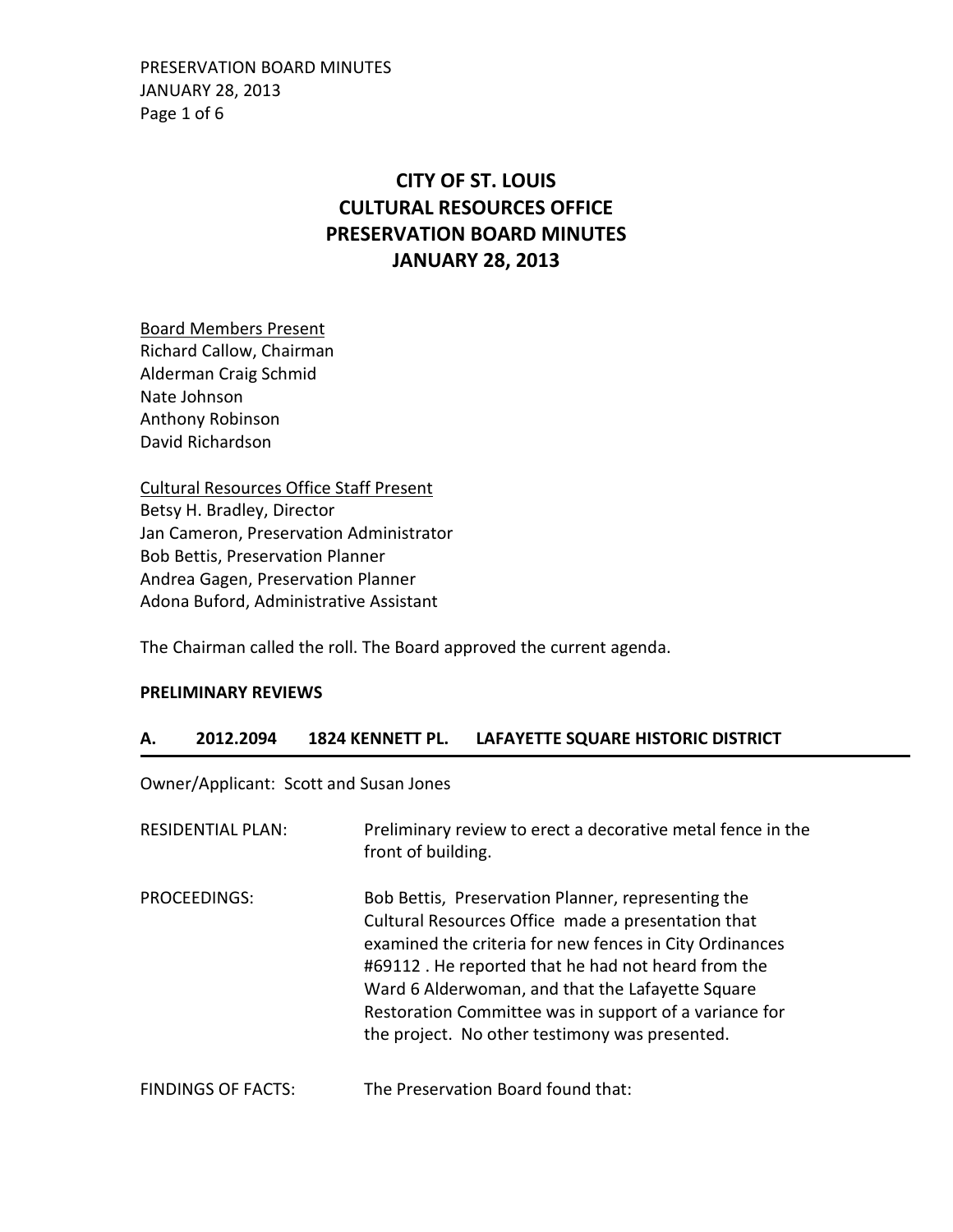PRESERVATION BOARD MINUTES JANUARY 28, 2013 Page 2 of 6

|                      | the building is located in the Lafayette Square<br>п<br>Local Historic District;                                                                                                                                                                                                                   |
|----------------------|----------------------------------------------------------------------------------------------------------------------------------------------------------------------------------------------------------------------------------------------------------------------------------------------------|
|                      | the proposed fence will be constructed out of stock<br>$\blacksquare$<br>metal parts in the attempt to replicate the design of<br>the historic fence at this property;                                                                                                                             |
|                      | in an attempt to replicate the design of the historic<br>п.<br>fence, the original gate will be restored; and                                                                                                                                                                                      |
|                      | that the short run of the fence between the gate and<br>the end post would also deviate from the historic<br>condition and would be replace with a simple<br>configuration of metal bars                                                                                                           |
| <b>BOARD ACTION:</b> | It was the decision of the Preservation Board to grant<br>preliminary approval as the proposed new fence does<br>comply with the Lafayette Square Local Historic<br>Standards. The motion was made by Board member Nate<br>Johnson and seconded by Mr. Robinson. The motion<br>passed unanimously. |

### **APPEALS OF DENIALS**

# **B. 2012.1781 1218 S. JEFFERSON AVENUE LAFAYETTE SQ. HISTORIC DISTRICT**

Owner: Dubman Realty, LLC/Brook Dubman Applicant: Piros Signs, Inc./Joe Phillips

| <b>COMMERCIAL PLAN:</b> | Appeals of the Director's denials of two building permit<br>applications to 1) install one illuminated ground sign, and<br>2) erect wall signs and awnings with signage.<br>Deferred from the November 2012 meeting.                                                                                                                                                                                                                                                                                 |
|-------------------------|------------------------------------------------------------------------------------------------------------------------------------------------------------------------------------------------------------------------------------------------------------------------------------------------------------------------------------------------------------------------------------------------------------------------------------------------------------------------------------------------------|
| PROCEEDINGS:            | Andrea Gagen, Preservation Planner, representing the<br>Cultural Resources Office submitted a PowerPoint<br>presentation illustrating the property, certified copies of<br>Ordinance #64689 and #69112 and the agenda into the<br>record. She recommended that the Preservation Board<br>overturn the denial of the murals and awnings if the<br>lettering is altered and uphold the denial of the monument<br>sign, which does not comply with the Lafayette Square<br>Historic District Standards. |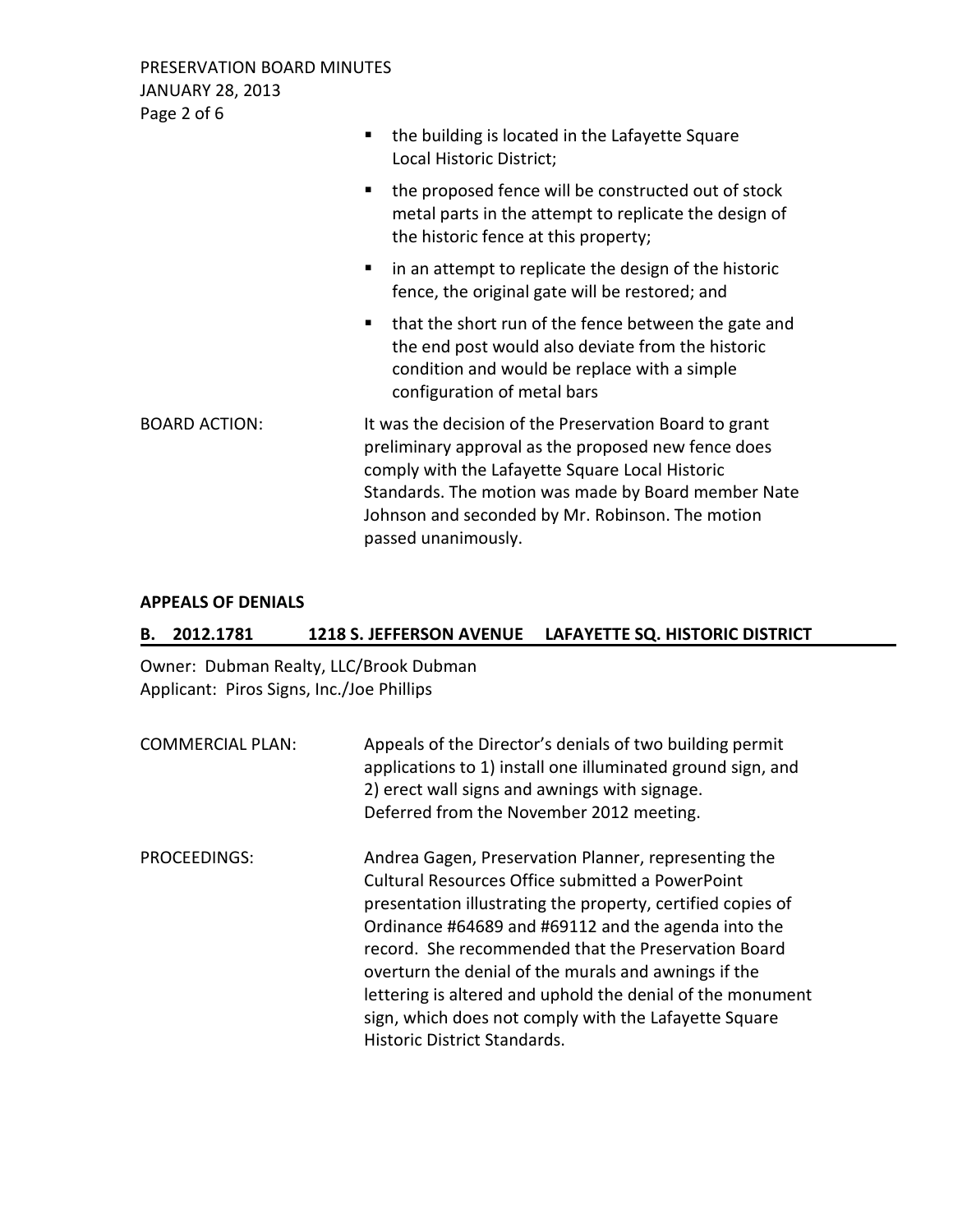PRESERVATION BOARD MINUTES JANUARY 28, 2013  $P$ ago  $3$  of  $6$ 

| Page 3 of 6               |                                                                                                                                                                                                                                                                                                                                                                                                                                                                                                                                                                |
|---------------------------|----------------------------------------------------------------------------------------------------------------------------------------------------------------------------------------------------------------------------------------------------------------------------------------------------------------------------------------------------------------------------------------------------------------------------------------------------------------------------------------------------------------------------------------------------------------|
|                           | No one was in attendance for the owner or applicant. Ms.<br>Gagen explained that she understood that personal<br>matters kept the applicant from attending the meeting.                                                                                                                                                                                                                                                                                                                                                                                        |
|                           | Mary Dahms, Katie Anderson and Tim Delahanty testified<br>in opposition to the awning lettering.                                                                                                                                                                                                                                                                                                                                                                                                                                                               |
| <b>FINDINGS OF FACTS:</b> | The Preservation Board found that:<br>1218 S. Jefferson, is located in the Lafayette Square<br>п<br>Local Historic District; and                                                                                                                                                                                                                                                                                                                                                                                                                               |
|                           | that the proposed sign did not meet the Lafayette<br>٠<br>Square Historic District standards in terms of lighting,<br>size and placement.                                                                                                                                                                                                                                                                                                                                                                                                                      |
|                           | 1218 S. Jefferson, is located in the Lafayette Square<br>п<br>Local Historic District;                                                                                                                                                                                                                                                                                                                                                                                                                                                                         |
|                           | the awnings and murals were installed without a<br>п<br>permit;                                                                                                                                                                                                                                                                                                                                                                                                                                                                                                |
|                           | that the murals are not counter to the intent of the<br>٠<br>historic district standards; and                                                                                                                                                                                                                                                                                                                                                                                                                                                                  |
|                           | that the lettering on the awnings exceeds 6 inches, the<br>п<br>requirement in the standards, and is not consistent<br>from awning to awning.                                                                                                                                                                                                                                                                                                                                                                                                                  |
| <b>BOARD ACTION:</b>      | It was the decision of the Preservation Board to uphold the<br>Director's denial of the application for the awnings, while<br>overturning the denial of the application for the murals.<br>There were two separate motions. For the<br>awnings, Alderman Schmid made the motion, which Mr.<br>Robinson seconded. The motion passed unanimously. For<br>the windows, Alderman Schmid made the motion which<br>was seconded by Mr. Johnson. The motion passed<br>unanimously. As only a portion of the application was<br>overturned, the permit remains denied. |

# **C. 2012.1934 2746 UTAH STREET PRESERVATION REVIEW/NAT'L REGISTER DISTRICT**

Owner: Kham Phao and Wandee Charenunsap Applicant: Hughes Wrecking

DEMOLITION PLAN: Appeal of the Director's denial of a demolition permit application to demolish a two-story 2 family brick dwelling.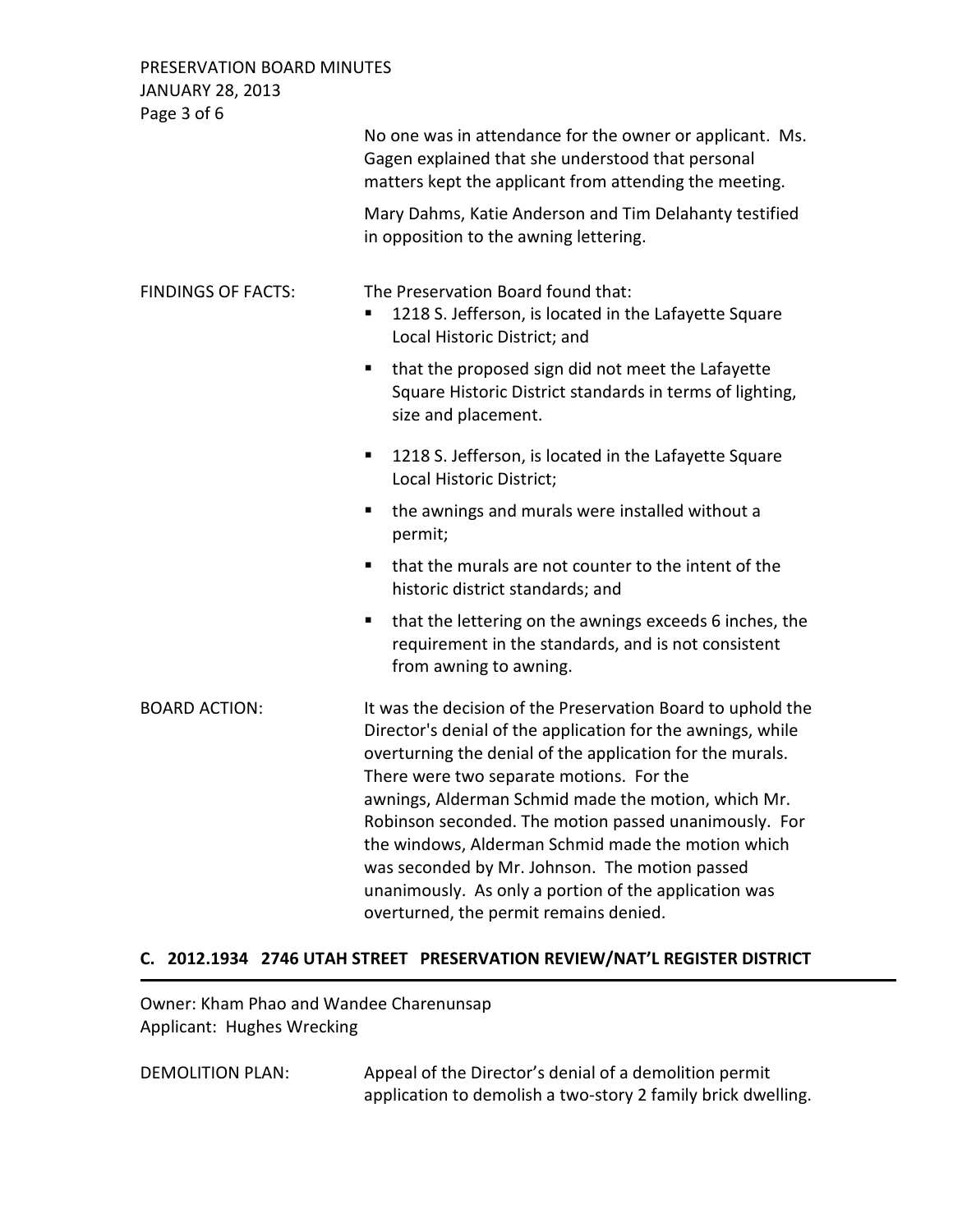## PRESERVATION BOARD MINUTES JANUARY 28, 2013 Page 4 of 6

PROCEEDINGS: Cultural Resources Office Director Betsy H. Bradley submitted City Ordinances #64689, as amended by Ordinance #64925, and #64832 and reviewed the criteria for demolition of a property located in a Preservation Review District and the Gravois Jefferson Streetcar Suburb National Register District. She testified that Alderman Kenneth Ortmann wrote a letter in opposition to demolition of the residence, and that the Benton Park West Neighborhood submitted a letter also opposing the demolition.

> Scott Brink and Pone Siharaj testified in favor of the Appeal, explaining the current physical state of the building and why demolition is proposed. The Appellant submitted documents that included his Power of Attorney obtained from the property owners, who are his parentsin-law, St. Louis City Fire Department reports on the two fires that occurred in the building, and estimates for work on the building.

The following statements were made at the January 28, 2013 meeting:

- 2746 Utah, a contributing building in a National Register Historic District and therefore a Merit building, is located in a Preservation Review District;
- **The building does not have any individual architectural** distinction as it represents a common residential building type;
- A fire has damaged the interior, charred some of the exterior brick, likely made some of the building's mortar friable, and since the fire, additional damage has occurred that includes a void caused by the loss of a window and surrounding brick and a smaller area of loss of the brick wall;
- **The surrounding buildings on the block face indicate** that there is below-grade subsidence and the fact that a quarry was located on the site of the buildings appears to be the cause of the destabilizing of some of the foundations on the block;
- Due to the below-grade conditions, the immediate setting and reuse of the potential for this building do not strongly support rehabilitation;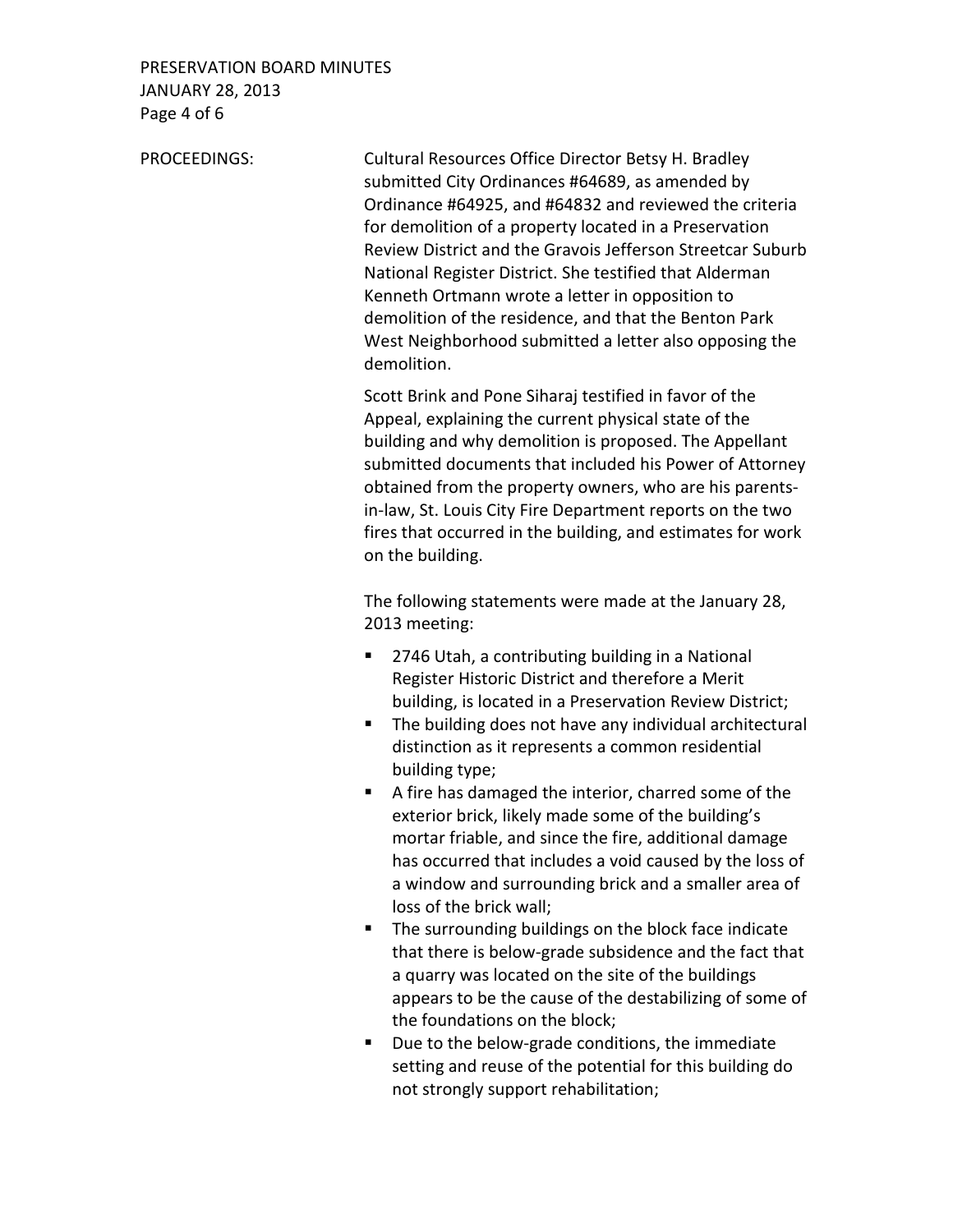- **The economic feasibility of the extensive required** repairs may diminish the reuse potential of the building and would include stabilizing the foundation.
- **The loss of the building would have some effect on** urban design;
- **The owner had a fire insurance policy that covered the** current market value of the property that was determined to be \$40,000, not its replacement cost, and the contents of the house;
- The cost of rehabilitation would be considerably more than the current value of the property, even with the use of rehabilitation tax credits;
- The property has not been placed on the market for sale to determine if a developer would acquire it and rehabilitate the building;
- The applicant had not consulted directly with the Benton Park West Neighborhood Association and provided it with the information that it presented to the Board; and
- The fact that no new construction is proposed at this time and other criteria were considered, as applicable, to this proposed demolition.

The Board decided to table the appeal for 90 (ninety) days and asked the applicant to both list the property for sale and consult with the Alderman and Benton Park West Neighborhood Association further. Both the applicant and the Cultural Resources Office waived the time requirements for decisions on appeals required in Ordinance #64689. Board Member Anthony Robinson made the motion to table the appeal, which was seconded by David Richardson. The motion passed with four Board Members voting for the motion.

## **SPECIAL AGENDA ITEMS**

Adoption of Solar Panel Installation Policy and Standards

D. Betsy Bradley presented the proposed Solar Panel Installation Policy, describing how it is authorized in the Preservation Board powers and duties in Section Seven of St. Louis city Ordinance #64689, and how it would be implemented. She also reported on comments she had